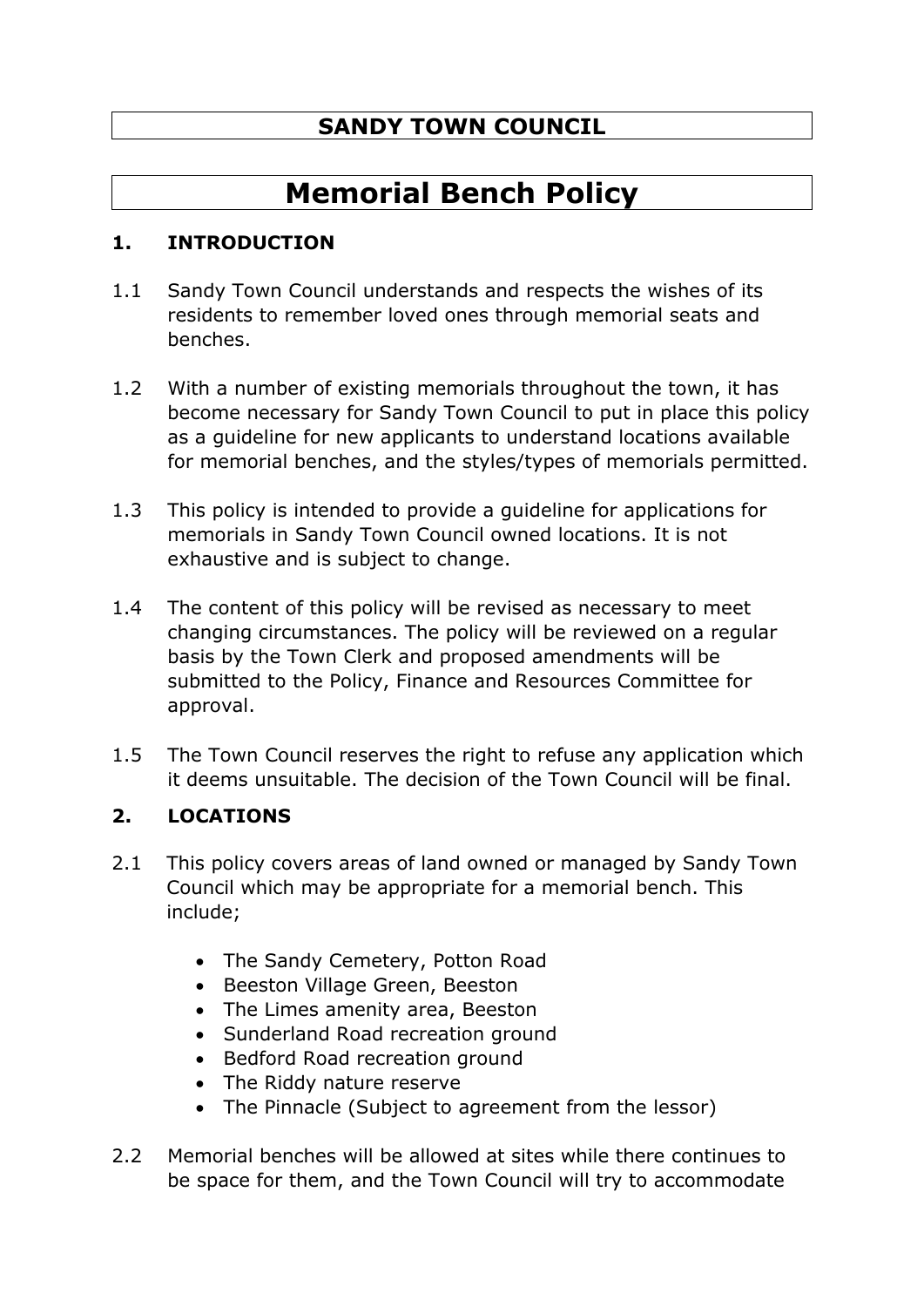the preferences of families as to the location. The siting of any bench must be assessed and considered safe.

- 2.3 Requests for memorial benches on other areas within the town will require the permissions of the relevant landowner and will involve the Town Council in either permissions or any maintenance.
- 2.4 Letters will be sent to residents who live near to the location of a proposed bench in advance of siting the bench.

#### **3. POLICY – Terms & Conditions**

- 3.1 All applications for memorial benches should be completed on the official request form and be signed by the applicant.
- 3.2 The purchase of each bench seat and/or plaque and their installation will be carried out by the Council in line with its risk assessments. Following approval, all memorials must be paid for in full by the applicant.
- 3.3 All memorial benches and installation arrangements and costs should be paid for by the applicant. A maintenance fee of £100 per 10-year period is due to the Town Council prior to installation.
- 3.4 Once installed, the bench seat and plaque will become the property of the Council. It will be insured and maintained for an initial period of ten years.
- 3.5 New bench seats will be of a type, design and colour approved by the Council's Community, Services and Environment Committee. There is no standard bench to be installed as the Council are happy to consider various designs of benches which may be important to the resident and add to the ambiance of our town. The application form will invite the applicant to provide details of the desired bench.
- 3.6 Memorial plaques fitted to benches to be a maximum size of 175mm wide x 75mm high or shall fit in the centre of the upper most lath of the back of the bench, or whichever is the greater. The precise wording of any plaques or inscription must be approved by the Town Clerk. Further guidance can be given as to what may be acceptable.
- 3.7 The Town Council may limit the number of memorial benches in particular areas and applicants will be advised at the time of application if this is the case.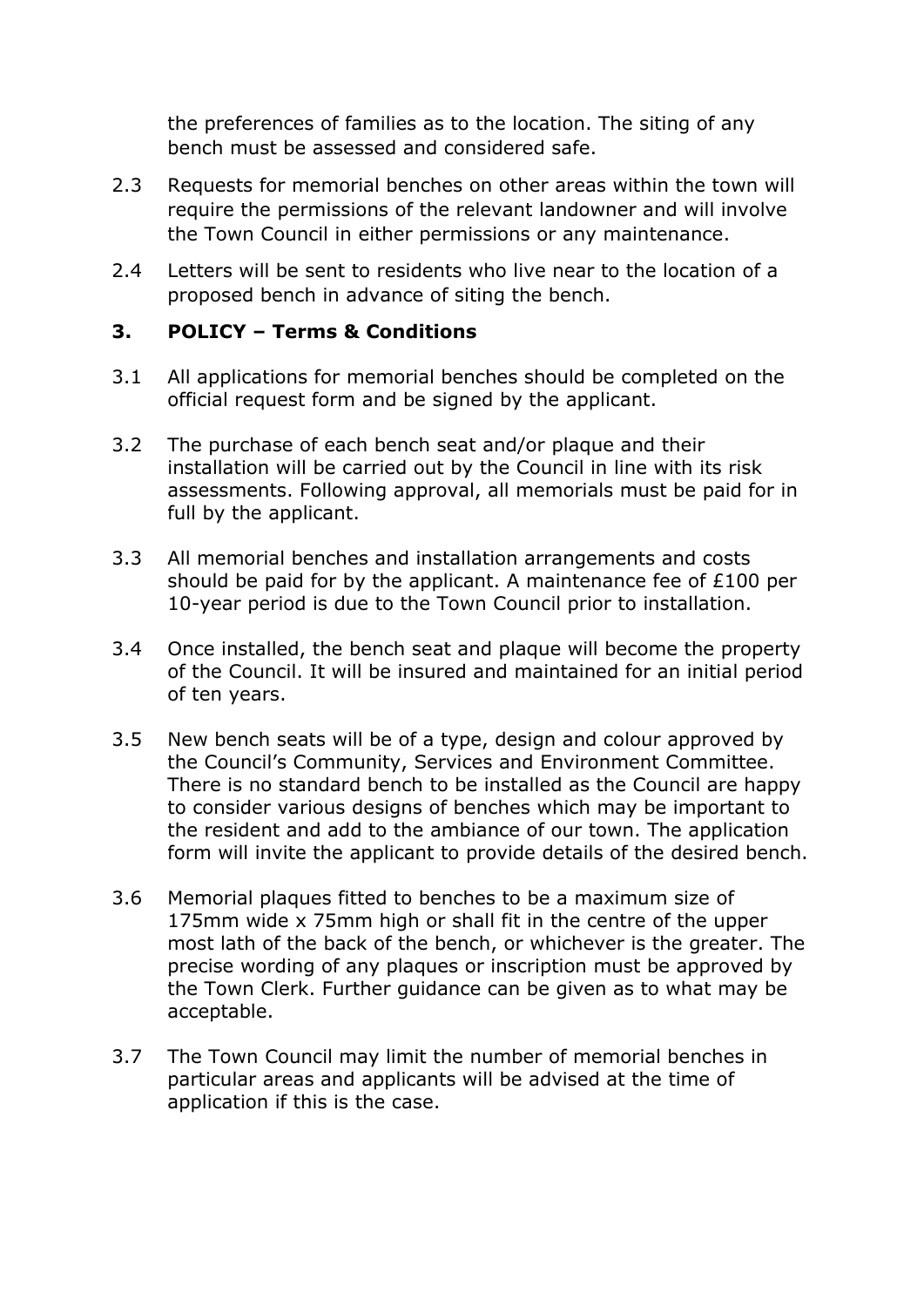- 3.8 It is expected that any memorial seat will have a serviceable life of 10 years. After a period of 10 years the Town Council will contact the donors of the seat to ascertain the future of the bench. a) Removal and the return of any plaque to the donor or their family b) Renewal of the seat. Subject to the applicant purchasing a new bench and plaque (if required).
	- c) Retain the positioning of the seat whilst it remains in a serviceable condition and the maintenance fees are paid.

If the donor cannot be contacted for any reason, the Council may in its discretion remove the bench if it has deteriorated and become unserviceable.

- 3.9 The Town Council will notify the applicant in the event that the memorial bench is damaged and advise on what action the Council will be taking.
- 3.10 No additional mementoes eg. vases, statues, flowers, wreaths, balloons or other ornamentation etc, shall be permitted on or around the memorial bench.

## **4. MAINTENANCE AND REPAIR**

- 4.1 All seats and benches and plaques will be maintained by Sandy Town Council for a period of up to 10 years (from the date of installation), after which the Council will contact the donor to agree options on the bench. See 3.8.
- 4.2 If a seat or bench reaches a state of disrepair due to wear and tear before a period of 10 years, the Council will attempt to contact the owner and ask if they would like to cover the cost of replacement, or whether the memorial should be removed.

#### **5. Application process**

- 5.1 Applicants must complete the Sandy Town Council memorials application form, to be returned to: admin@sandytowncouncil.gov.uk or in person/by post to Sandy Town Council, 10 Cambridge Road, Sandy, SG19 1JE.
- 5.2 Sandy Town Council will contact the applicant if further information is required.

**Please note:** it will be the responsibility of the memorial owner to ensure that the Council is kept informed of any changes to contact